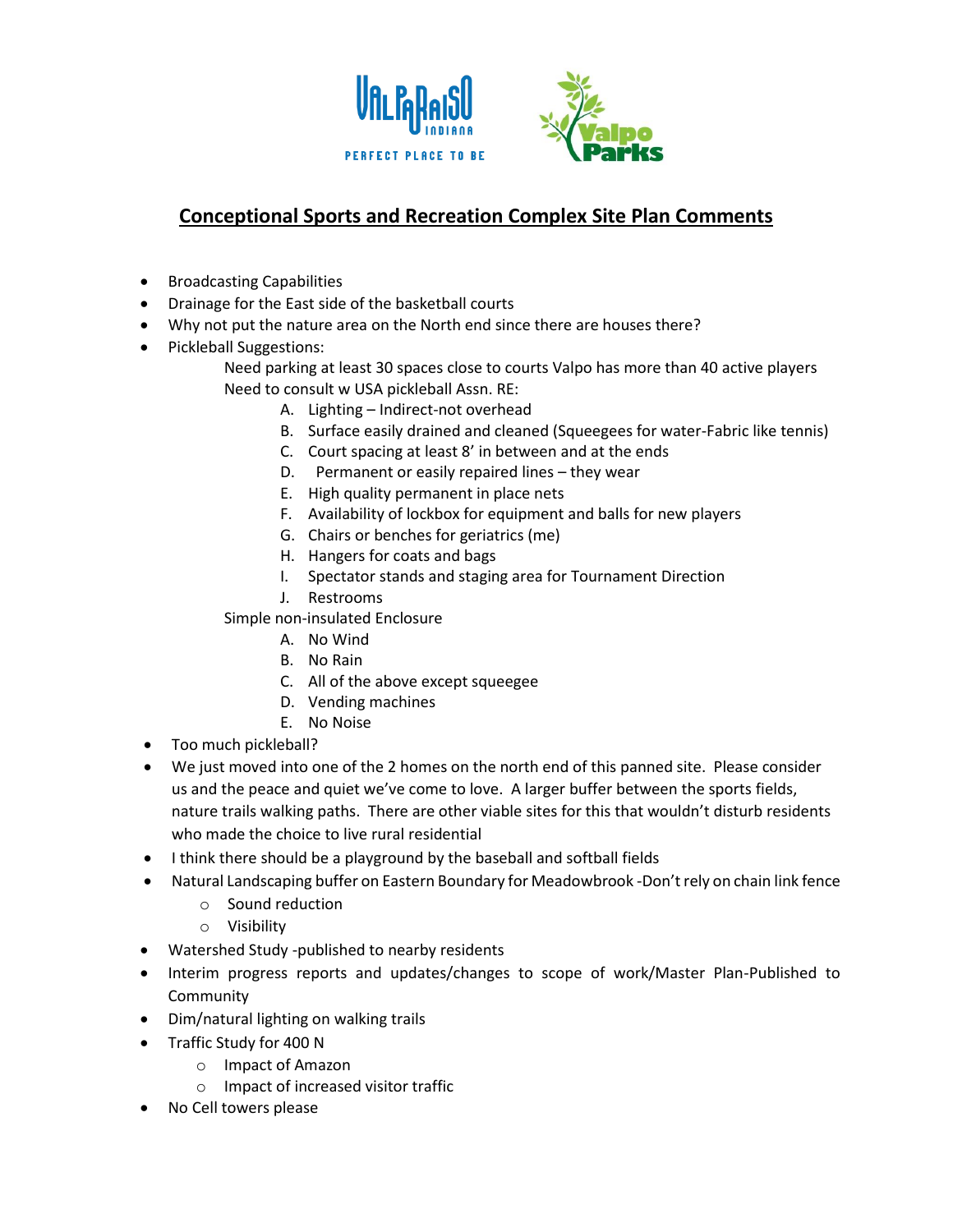

## **Conceptional Site Plan Comments continued**

- So far great job of keeping the natural beauty of the area behind Meadowbrook. Please help us keep our peace and beauty
- 5G should be a min.
- We don't want busy intersection, noise, lights, extra people. When we moved to escape that. You are planning to do this in people's backyards (and you never asked for input/suggestions) Valpo could spend the money elsewhere or on the only 15 parks that are not used.
- Firehouse
- Public Services
- Annexation
- Security
- Connect existing pathways to new facilities
- Consider distribution of concessions around all active areas (soccer, outdoor courts, Ect.)
- Restrooms on southside of park also
- Play area (Maybe a small playground) closer to softball and baseball fields for siblings to play at during games
- Lights on paths, courts, and fields
- Tennis courts-not just pickleball
- 5G Towers 800-1000 ft from homesteads
- Disc golf can be a minimally invasive addition to the walking trails and wooded area. As the sport grows so can potential for bigger tournaments (and economic boost to city!)
- Create a monarch butterfly waystation
	- o Plant milkweed
		- o Don't use chemicals
		- o Use native plants
- Don't plant any invasive pear trees
- Burlington Beach and 49 intersection is already very dangerous and needs to be addressed BEFORE opening and increased traffic! We live in area and continuous semi-trucks/cars blow through intersection already.
- Love lots of pickleball courts, finally a "quality" pickleball facility
- Need several inside pickleball courts too
- Make the indoor dome to accommodate for travel softball/baseball games (field needs to be bigger that t-ball sized field)
- Respect the Meadowbrook neighborhood by keeping sports fields as far away as possible to the northwest. Looks good on this plan, thank you.
- MORE LAND
- MORE SOCCER FIELDS
- Add privacy landscape for Meadowbrook community, so park in not in their backyard
- No FENCING PLEASE
- Keep building as far away from chicken farm to the east, as possible. No bright lights in parking lots.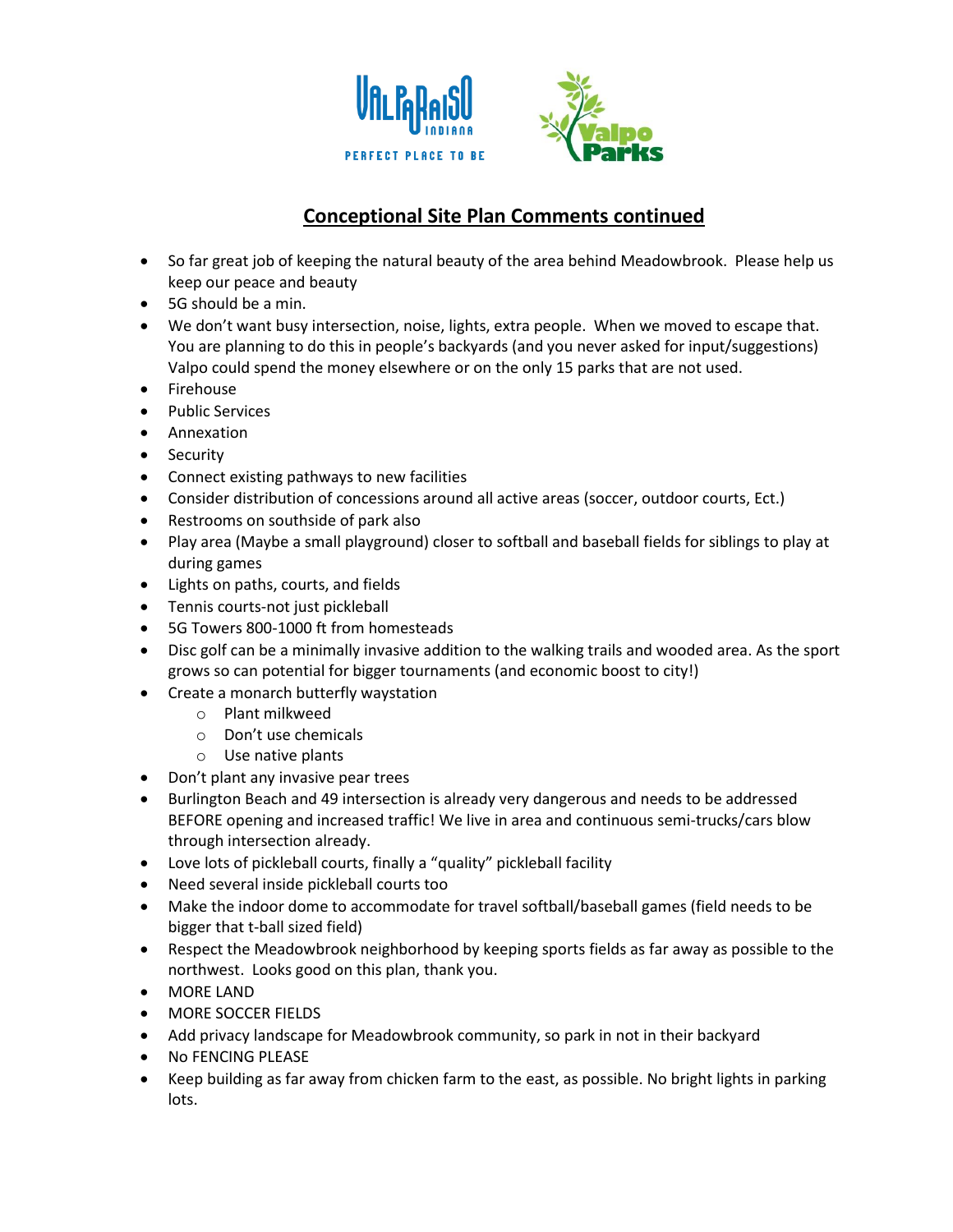

## **Conceptional Site Plan Comments continued**

- Consider nighttime black out to keep light pollution away from WT community
- Valpo Lacrosse Club would love and NEEDS indoor turf to support our insanely growing program
- Video and broadcasting capabilities
- This is a much-needed development for Valpo. It would make a big economic impact, please build soon! \*\*Agree
- Valpo desperately needs indoor pickleball courts. The YMCA is overrun by BB so pickleball time is very hard to get.
- INDOOR HOCKEY RINK!! We do NOT need 10,000 basketball courts
- Cater to the needs that are not met in the community already
- As a resident living in the northern end of the site plan, I am concerned with noise/light levels, however with a thick enough tree line (150 Ft) these concerns will be minimized
- Softball/baseball dome is a must for this area. There are a lot of travel teams with nowhere to practice indoors.
- 2 stories- if a track, also additional space to use for additional practice/misc. use- batting cages, training, etc.
- Space- dome or otherwise) for indoor softball/baseball is much needed and could be huge revenue source
- Much needed development- keep as much "quiet green space" as possible too!
- Concession stands
- Volleyball courts
- Separation walls/nets between hardwood courts
- Pool
- Starbucks
- Spaces need to be inclusive and accessible to individuals with any disability
- Flat slab of concrete for bikes, roller skates/blades and skateboards
- Archery range
- Benches throughout
- Golf driving range
- Indoor pickleball, how about all-season& heated, dedicated PB courts (see picture in Holly Hill, FL)
- 12-16 Courts would be ideal for hosting small tournaments. Would allow for more open play time which is the heart of the pickleball community. The YMCA offers 2-3 courts for open play and it is never enough space for the number of people that show up. Following USA pickle recommendations for court spacing is an absolute must do. Pickleball is an accessible sport as wheelchair
- Players can play in the same game as the non-wheelchair players by allowing them two bounces instead of one. Or ½ of the courts covered ½ outdoors.